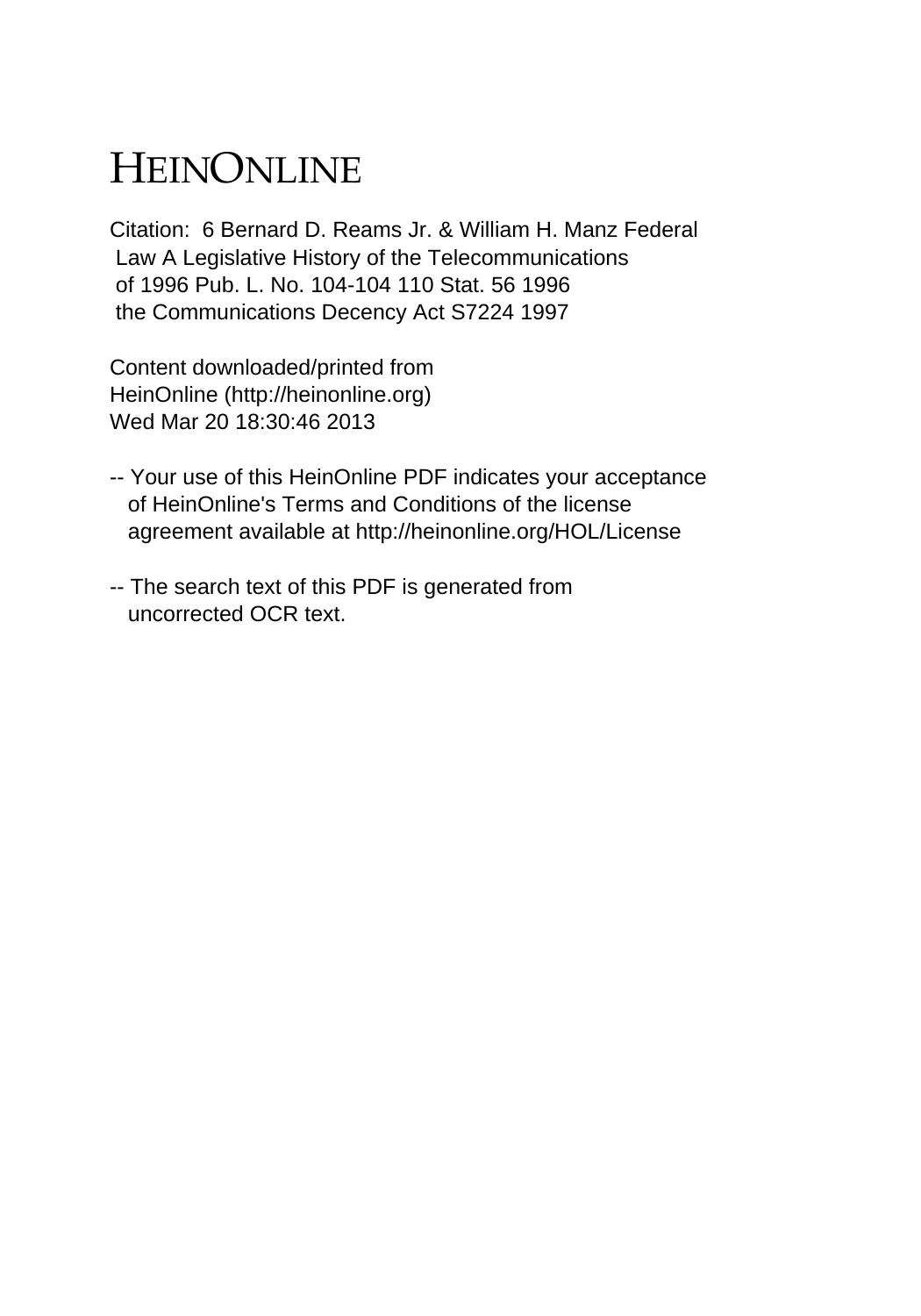## **-- AMENDMENTS** SUBMITTED

**TELECOMMUNICATIONS EQUIP-<br><b>MENT RESEARCH AND MANU-**<br>**FACTURING COMPETITION** 

## **INOUYE (AND** OTHERS) **AMENDMENT NO. 283**

Mr. **INOUYE** (for himself. Mr. **DoDo. Mr. LizacaMsA, Mr. AxAKA,** Mr. WELL-**stoa.** and **Mr. MsTZEBAaUM) proposed an** amendment to the bill **(S. 173)** to permit the Bell Telephone Cos. to con-<br>duct research on, design, and manufac-<br>ture telecommunications equipment, and for other purposes, as follows:

At the end of the bill, add the following:<br>"SEC. 228 (a). The Commission shall pre-<br>scribe regulations requiring that any Bell<br>Telephone Company that has an affiliate<br>engaging in any manufacturing authorized<br>by section 227

"(1) not engage in manufacturing until it has filled and received Commission approval<br>of a plan that ensures—<br>"That the personnel of the Bell Company<br>affiliates that are engaged in the manufac-<br>turing of elecommunications

"That unaffiliated firms have the same<br>opportunity as the Bell Telephone Compa-<br>ny and its affiliates to prepare and submit<br>proposals and quotes for telecommunica-<br>tions equipment to be purchased by the Bell<br>tions equipmen

**"(2) purchase** from **unaffiliated firms** at least **a** majority of each type of **telecom.** munolcations equipment that **is** comparable **to types of** equipment manufactured **by** the Bell Telephone Company or its affiliate

and<br>  $(3)$  and  $(4)$ <br>  $(1)$  and  $(2)$ <br>  $(1)$  and  $(2)$ <br>  $(3)$  and  $(4)$ <br>  $(5)$ <br>  $(6)$ <br>  $(7)$  and  $(8)$ <br>  $(8)$  and  $(9)$ <br>  $(1)$  and  $(1)$ <br>  $(1)$  and  $(1)$ <br>  $(2)$  and  $(3)$ <br>  $(4)$ <br>  $(5)$   $(1)$ <br>  $(1)$ <br>  $(1)$ <br>  $(1)$ <br>  $(1)$ <br>

adopted pursuant to subsection (a) when it<br>determines that the Bell Telephone Compa<br>ny faces effective competition in providing<br>local exchange service. The term "effective competition" shall mean that a majority of<br>the res

report to the Congress on the state of com-petition in local telephone markets, the prospects for the development of competi. tion. and the particular regulatory. techni.

### NGRESSIONAL RECORD **- SENATE**

cal. and financial barriers to the creation and maintenance of competition."

## **D'AMATO (AND** OTHERS) **AMENDMENT NO.** 284

Mr. **D'AMATO** (for himself, Mr. **DECONCINI,** Mr. GRASsLEY. Mr. **MACK,** Mr. MURKOWSKI. Mr. LIEBEMAN, Mr. **LAUTENBERG,** Mr. HELMs, Mr. MoyNi-**HAli,** Mr. **SHELBY,** and Mr. PaCKWOOD) proposed an amendment to the bill S. **173,** supra; as follows:

At the appropriate place in the bill, insert<br>the following:<br>sec senses of the SENATE BEGARDING THE

**SEC. . SENSE OF THE SENATE REG.ARDiNG Tile NATIONAL VIC)RY PARADE FOR Tile PERSIAN** CULF **WAR.**

It is the sense of the Senate that any country-

country—<br>
(1) for which United States assistance is<br>
(1) for which to be being withheld from obligation and expendi-<br>
ture pursuant to section 481(h)(5) of the<br>
Foreign Assistance Act of 1961; or<br>
(2) which is listed by th

Foreign Assistance Act of 1961; or<br>
excellent Secretary of State under section 40(d) of the Arms<br>
State under section 40(d) of the Arms<br>
Export Control Act or section 6(j) of the Export Administration Act of 1979 as<br>
a cou

mation images or symbols, at the victory<br>parade scheduled to be held in Washington,<br>District of Columbia, on June 8, 1991, to cel-<br>ebrate the liberation of Kuwait and the victory of the United Nations coalition forces<br>over

PRESSLER **AMENDMENT NO. 285** Mr. PRESSLER proposed an amend- ment to the bill **S. 173,** supra: **as** fol**lows:**

At the end of the bill. add the following: SEC. **4. ADDITIONAL AMENDMENT TO THE COMMUTTION ACT OF <b>1934**.

Section 220(d) of the Communications Act of 1934 **(47 U.S.C. 220(d)** is amended by de-<br>leting "\$6,000" and inserting in lieu thereof "\$10.000".

## SIMON **(AND** DECONCINI) **AMENDMENT NO. 286**<br>Mr. SIMON (for himself and Mr.

Mr. SIMON (for himself and Mr. DECONCINI) proposed an amendment to the bill S. 173, supra. as follows: **I** 

On page 12, between lines 2 and 3, insert the following new subsection. "<br>CRIM the following measurement of provides relations equipment or manufactures customer through a sequipment through an affiliate shall obtain and

"(3) The audit required under paragraph (1) shall be conducted in accordance with<br>procedures established by regulation by the<br>State Commission of the State in which

such Company provides local exchange serv-Ice, including requirements that-

'(A) the independent auditors performing such audits are rotated to ensure their Inde. pendence; and

**"IB)** each audit submitted to the Commis. sion and to the State Commission is certi-fied **by** the auditor responsible for conduct-

ing the **audit.** "(4) **The** Commisslon shall periodically review and anlayze the audits submitted to it under this subsection, and shall provide to

the Congress every 2 **years- '(A)** a report **of Its** findings on the compli-ance of the Bell Telephone Companies **with**

this section and the regulations promulgat. ed hereunder **and "(B) an** analysis of the :'npsct **of** such reg. ulations on the affordabiily of local **tele-**

plone exchange service.<br>
The consider service of conducting audits<br>
and reviews under this subsection, an inde-<br>
pendent auditor, the Commission and the section of the<br>
financelal eccounts and records of each Beil<br>
finance tion of any proprietary information submit-**ted** to it under this section. On page 12. line **3.** strike **"kl"** and insert

### METZENBAUM **AMENDMENT NOS. 287** THROUGH 289

Mr. METZENBAUM proposed three amendments to the bill S. 173. supra. as follows:

**AMENDMENT** No. **281**

At the end, **add** the following new section: SEC. 4. **APPLICATION OF ANTITRUST LAWS.**<br>Nothing in this Act shall be deemed to alter<br>the application of federal and state antitrust laws as interpreted by the respective courts.

### **AMENDMENT** No. **288**

Ol **page 11.** line **3.** strike "equipment."<br>and insert in lieu thereof "equipment, con-<br>sistent with subsection (e)(2).".

### **AMzNDMENT No. 289**

On page 3, strike lines 14 through 24 and<br>theset the following:<br>"(1) Ab such manufacturing affiliate shall<br>maintain books, records, and accounts sepa-<br>rate from its affiliated Bell Telephone Com-<br>pany, that identify all tr

the manufacturing affiliate and its affili-<br>tree Bell Telephone Company:<br>"(B) the Commission and the State Com-<br>"(S) the Commission and the State Com-<br>over any Bell Telephone Company atfiliated<br>with such manufacturing affi

paragraph (A); and<br>
"CO such manufacturing affiliate shall,<br>
"CO such manufacturing affiliate shall,<br>
perpare financial statements which are in<br>
compliance with Federal financial reporting<br>
requirements for publicly held c rise regulatol **y** authority over **any** Bell Telc. phone Company affiliated with such manu-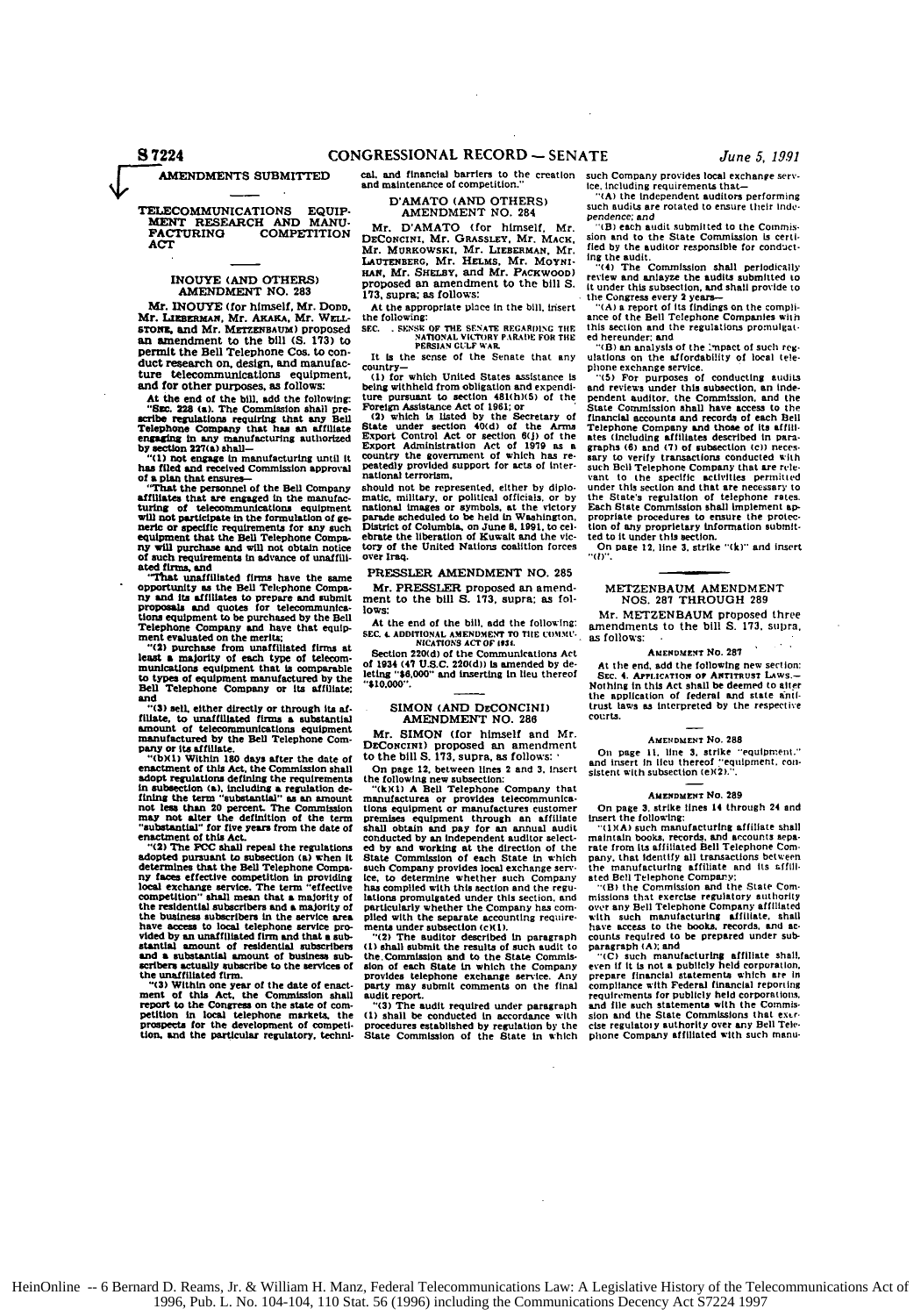Mr. GRAMM (for himself and Mr. The PRESIDING OFFICE<br>not a contract of the second contract of the set of the out objection, it is so ordered. DoLE) proposed an amendment to the **bill S. 193**, supra, as follows:

On page **4. beginning** with line **10. strike** out all through line **17** on page 7.

that a hearing has been scheduled EThe PRESIDING plans.<br>Lands, National Parks and Public The PRESIDING OFFICER. With-<br>Lands, National Parks and Forests of out objection, it is so ordered.<br>Lands, National Parks and Forests

ecritain lands in the State of Colorado<br>assistance Authorization legislation.<br>as components of the National Wilder. The PRESIDING OFFICER. With-<br>ness Preservation System, and for out objection, it is so ordered.<br>other purp

Secause of the limited time available<br>
Fr. FORD. Mr. President, I ask<br>
for the hearing, witherses may testify unanimous consent that the Select<br>
wishing to submit written testimony to thorized to meet on June 5, 1991, be-<br>

ED THE JUDICIARY **POSTAL SETTLE CONSUMER ACT DETAILS AND THE POSTAL SERVICE.**<br>
MIT FORD. MT. President. I ask The PRESIDING OFFICER. With-<br>
Unanimous consent that the Commit- out objection, it is so ordered.<br>
tee on the Ju unallmouss consent that the Commit-<br>out objection, it is so ordered.<br>the on the Judiclary be authorized to constant the construction and<br>meet during the session of the Senate<br>on Wednesday. June 5, 1991, at 2:30 Mr. FORD,

facturing *'alfillate*, and make such *Ltate-* Committee on Energy and Natural Re-<br>ments available for public inspection: sources be authorized to meet during the session of the Senate. 2 p.m.. June GRAMM (AND DOLE) 5. 1991. Lo consider **S. 106, a bill to amend the Federal Power Act.**<br>AMENDMENT NO. 290 **amend the Federal Power Act.**<br>The FRESIDING OFFICER. With-

**bull as follows: 193. <b>CDCOMMITTEE ON TERRORISM**, **NARCOTICS**, AND **INTERNATIONAL OPERATIONS** 

mittee on Terrorism, Narcotics, and<br>
NOTICE OF HEARING<br>
SUBCONSITIEE ON PUBLIC LANDS, NATIONAL<br>
Eign Relations Committee be author-<br>
Eign Relations Committee be author-<br>
Eign Relations Committee be author-**EXERUST PRESERVE ON PUBLIC LANGS. RATIONAL CONSISTS IS A BRACE ON WEDNESDAY, JUNE 5. <b>At 2** WOULd like to announce for the public **p.m.**, to hold a briefing on Moscow that a hearting has been scheduled **Embassy constructi** 

Decourse. The hearing and Natural Material Context map and Natural Context map and Decourse.<br>
The hearing will take place on Tucs. Mr. FORD. Mr. President, I ask<br>
day, June 18, 1991, beginning at 9:30 unanimous consent tha

Senate on Wednesday, June. **5. 1991,**<br>AUTHORITY FOR COMMITTEES **9:30 a.m.** The focus of the hearing will<br>TO MEET **be the enforcement of the Agricultur-**<br>al Quarantine Enforcement Act by the

Mr. FORD. Mr. President, I ask Mr. FORD. Mr. President, I ask inanimous consent that the Subcom- unanimous consent that the Subcom- mittee on Water and Power of the mittee on Environmental Protection.

Committee on Environment and<br>Public Works, be authorized to meet Public Works, be authorized **to** meet during the session of the Senate on Wednesday. June **5.** beginning at **<sup>11</sup>** a.m.. to conduct a hearing on recycling under the Resource Conservation and Recovery Act.

The PRESIDING **OFFICER** Without objection, **It** Is so ordered.

**SescOISMIT ON MANPOWER AND fPRSONNEL** Mr. FORD. Mr. President, **I** ask mittee on Manpower and Personnel of **the Committee on Armed Services be** authorized to meet on Wednesday, June **5, 1991.** at **9:30** a.m.. to receive testimony on the total **force** policy report, and manpower and force struc **ture plans. in review of S. 1066, the** Department of Defense authorzation **bill to fiscal years 1992-93.**<br>
bill for fiscal years 1992-93.<br>
The PRESIDING OFFICER. With-<br>
out objection, it is so ordered.

**SUBeOMMrTEE ON SrRATEsGI** FoRcES **AND**

**SUPERINTED AND DETERRENCE**<br>MIT. FORD. Mr. President, **Mr. FORD. Mr. President, I** ask unanimous consent that the **Subcom.** mittee on Strategic Forces and Nucle-<br>ar Deterrence of the Committee on<br>Armed Servi<del>ces</del> be authorized to meet<br>in open session on Wednesday. June 5. **1991.** at 2 p.m.. to receive testimony on ICBM modernization, **in** review **of S. 1066,** the Department of Defense **au-** thorzation bill for fiscal years **1992- 93.**

The **PRESIDING** OFFICER. Without objection. it is so ordered.

### **ADDITIONAL STATEMENTS**

## TRIBUTE **TO COMMANDER** RICHARD **ILKA. USNR**

\* Mr. **DECONCINI.** Mr. President, **<sup>I</sup>** rise today to recognize **a** devoted public servant who will be honored this evening **by** Renew America with their prestigious Environmental **Par**their prestigious Environmental Part-<br>nership Award. Along with several of<br>his colleagues, Comdr. Richard Ilka, his colleagues. Comdr. Richard Ilka, **USNR,** of Scottsdale, **AZ.** will be honored for his outstanding service to pro-<br>tect, rescue, and rehabilitate thou-<br>sands of sea birds and other marine species placed at risk by the cata-<br>strophic oilspills that occurred during and following the Desert Storm Operation.

The wildlife endangered **by** the oil-spills included the Secotra Cormorant and hundreds of other species of birds. **180** species of mullusks, **106** species of sea turtles. Thanks to the extraordinary cooperative efforts of the many volunteers and organizations involved<br>with the rescue efforts, thousands of<br>endangered birds and turtles were reendangered birds and turned back to health, and re-<br>turned to their natural habitat.

**I** ask that my colleagues join me in recognizing someone who was involved with the Persian Gulf War in a rather **unique** position-to save and preserve, rather than to destroy. So often we

HeinOnline -- 6 Bernard D. Reams, Jr. & William H. Manz, Federal Telecommunications Law: A Legislative History of the Telecommunications Act of 1996, Pub. L. No. 104-104, 110 Stat. 56 (1996) including the Communications Decency Act S7225 1997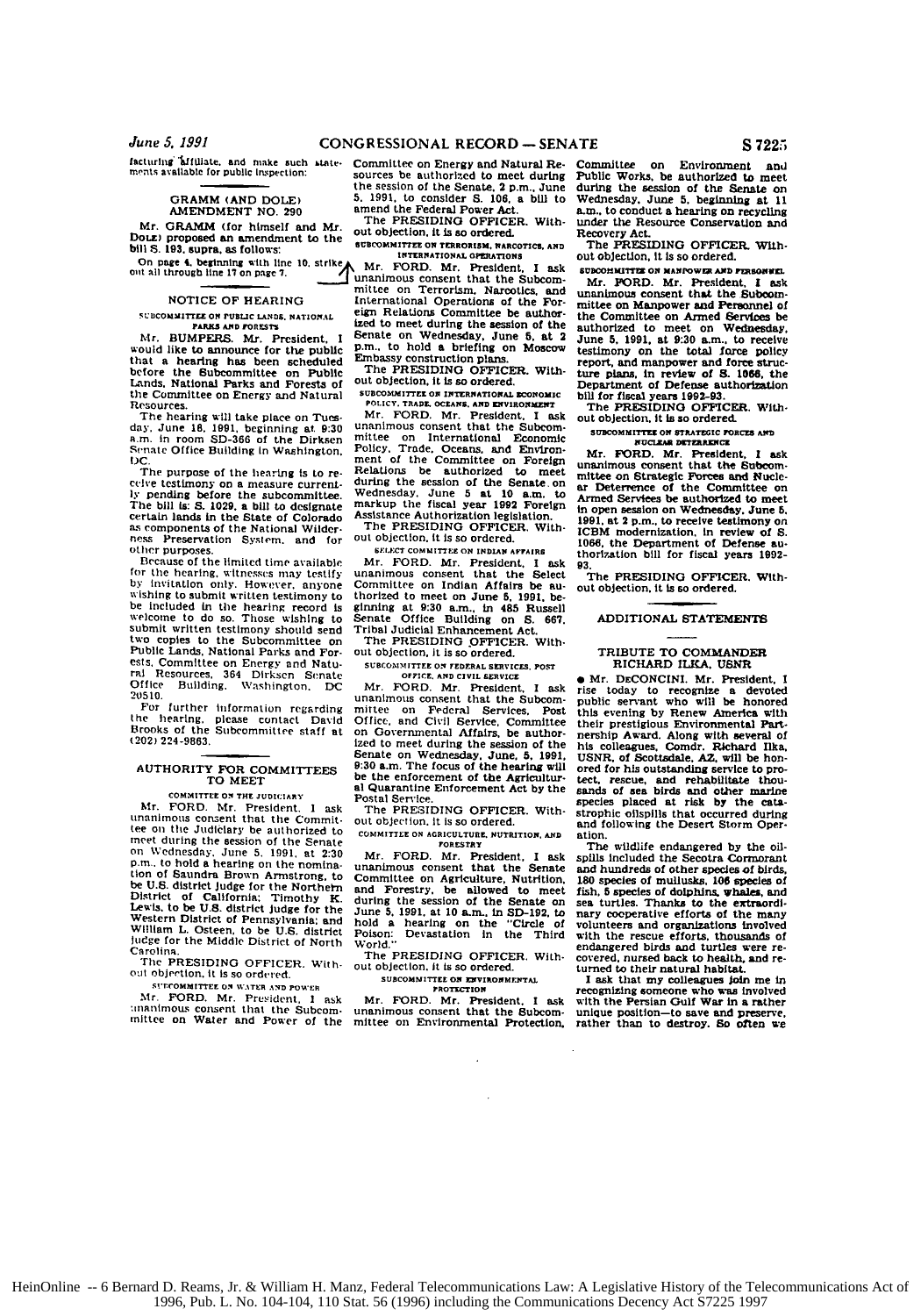HeinOnline -- 6 Bernard D. Reams, Jr. & William H. Manz, Federal Telecommunications Law: A Legislative History of the Telecommunications Act of 1996, Pub. L. No. 104-104, 110 Stat. 56 (1996) including the Communications Decency Act [xliii] 1997

 $\sim 10^{11}$  m  $^{-1}$ 

 $\sim 400$ 

 $\sim 10$ 

 $\sim$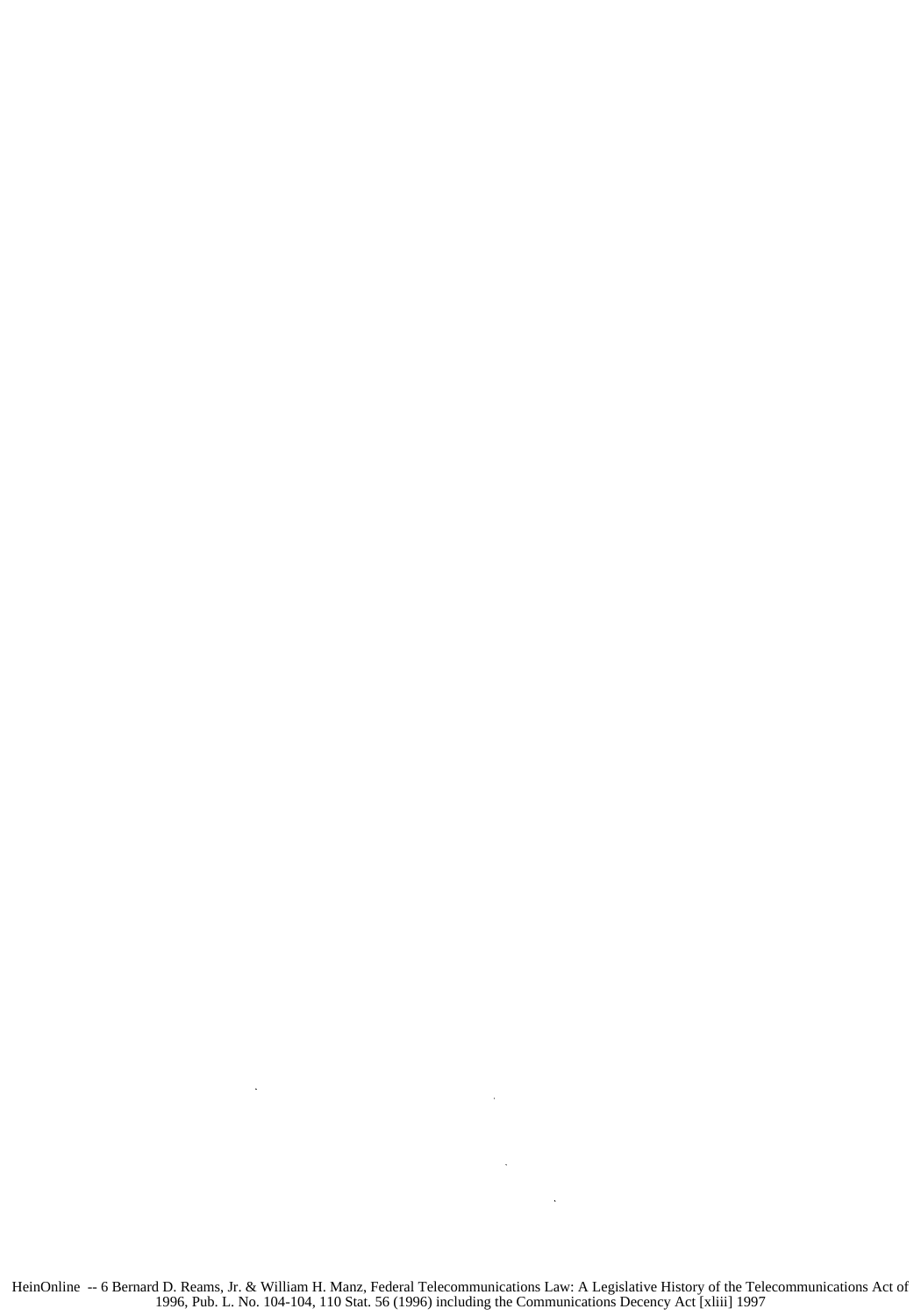Document No. **130**

 $\bullet$ 

 $\mathcal{A}^{\mathcal{A}}$  .

 $\mathcal{L}$ 

 $\bar{z}$